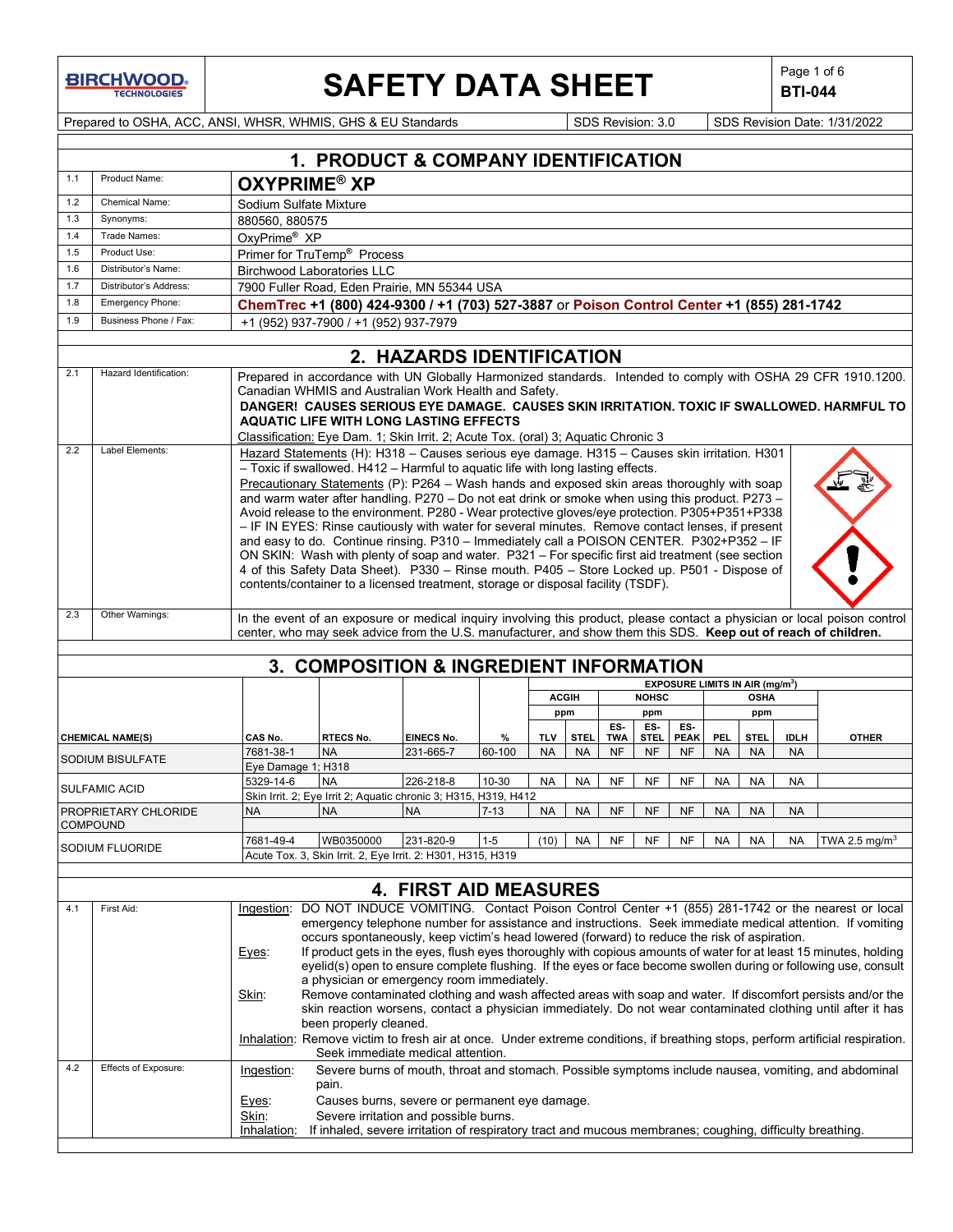

# SAFETY DATA SHEET **Page 2 of 6** Page 2 of 6

**BTI-044**

Prepared to OSHA, ACC, ANSI, WHSR, WHMIS, GHS & EU Standards Subsetsion: 3.0 SDS Revision: 3.0 SDS Revision Date: 1/31/2022

|      |                                                      | 4. FIRST AID MEASURES - cont'd                                                                                                                                                                                                                      |  |  |  |
|------|------------------------------------------------------|-----------------------------------------------------------------------------------------------------------------------------------------------------------------------------------------------------------------------------------------------------|--|--|--|
| 4.3  | Symptoms of Overexposure:                            | Nausea, vomiting, severe abdominal pain.<br>Ingestion:                                                                                                                                                                                              |  |  |  |
|      |                                                      | Redness, burning, irritation, and swelling around eyes<br>Eyes:                                                                                                                                                                                     |  |  |  |
|      |                                                      | Redness, burning, itching, rash, blistering of skin.<br>Skin:                                                                                                                                                                                       |  |  |  |
|      |                                                      | Inhalation: Coughing, wheezing, swelling of throat, irritation in mucous membranes, difficulty breathing.                                                                                                                                           |  |  |  |
| 4.4  | Acute Health Effects:                                | Material is extremely destructive to the tissue of the eye. May be harmful if swallowed. Causes burns. May be harmful if                                                                                                                            |  |  |  |
|      |                                                      | absorbed through skin or inhaled.                                                                                                                                                                                                                   |  |  |  |
| 4.5  | Chronic Health Effects:                              | May also damage the kidneys.                                                                                                                                                                                                                        |  |  |  |
| 4.6  | Target Organs:                                       | Eyes, skin, lungs (corrosive).                                                                                                                                                                                                                      |  |  |  |
| 4.7  | <b>Medical Conditions</b><br>Aggravated by Exposure: | Pre-existing dermatitis, other skin conditions, and disorders of the target<br>3<br><b>HEALTH</b><br>organs (eyes, skin) or impaired kidney function may be more susceptible                                                                        |  |  |  |
|      |                                                      | 0<br><b>FLAMMABILITY</b><br>to the effects of this substance.                                                                                                                                                                                       |  |  |  |
|      |                                                      | <b>PHYSICAL HAZARDS</b><br>0                                                                                                                                                                                                                        |  |  |  |
|      |                                                      | Η<br>PROTECTIVE EQUIPMENT                                                                                                                                                                                                                           |  |  |  |
|      |                                                      | <b>EYES</b><br><b>SKIN</b><br><b>LUNGS</b>                                                                                                                                                                                                          |  |  |  |
|      |                                                      |                                                                                                                                                                                                                                                     |  |  |  |
|      |                                                      | <b>5. FIREFIGHTING MEASURES</b>                                                                                                                                                                                                                     |  |  |  |
| 5.1  | Fire & Explosion Hazards:                            | Non-flammable. May react with metals to release hydrogen gas, which can form explosive mixtures with<br>air. May intensity fire; oxidizer.                                                                                                          |  |  |  |
| 5.2  | <b>Extinguishing Methods:</b>                        | Use fire-extinguishing media appropriate for surrounding materials.                                                                                                                                                                                 |  |  |  |
| 5.3  | <b>Firefighting Procedures:</b>                      | As with any fire, firefighters should wear appropriate protective equipment including a MSHA/NIOSH                                                                                                                                                  |  |  |  |
|      |                                                      | approved or equivalent self-contained breathing apparatus (SCBA) and protective clothing. Fight fires                                                                                                                                               |  |  |  |
|      |                                                      | as for surrounding materials. Hazardous decomposition products may be released. Thermal                                                                                                                                                             |  |  |  |
|      |                                                      | degradation may produce oxides of carbon, phosphorous, selenium and/or nitrogen, hydrocarbons<br>and/or derivatives. Fire should be fought from a safe distance. Keep containers cool until well after the                                          |  |  |  |
|      |                                                      | fire is out. Use water spray to cool fire-exposed surfaces and to protect personal. Fight fire upwind.                                                                                                                                              |  |  |  |
|      |                                                      | Prevent runoff from fire control or dilution from entering sewers, drains, drinking water supply, or any                                                                                                                                            |  |  |  |
|      |                                                      | natural waterway.                                                                                                                                                                                                                                   |  |  |  |
|      |                                                      | <b>6. ACCIDENTAL RELEASE MEASURES</b>                                                                                                                                                                                                               |  |  |  |
| 6.1  | Spills:                                              | Before cleaning any spill or leak, individuals involved in spill cleanup must wear appropriate Personal Protective Equipment                                                                                                                        |  |  |  |
|      |                                                      | (PPE). Use safety glasses or safety goggles and face shield; use gloves and other protective clothing (e.g., apron, boots,                                                                                                                          |  |  |  |
|      |                                                      | etc.) to prevent skin contact.                                                                                                                                                                                                                      |  |  |  |
|      |                                                      | Small Spills: Wear appropriate protective equipment including gloves and protective eyewear. Use a non-sparking shovel                                                                                                                              |  |  |  |
|      |                                                      | and broom to pick up the product and place into a container for later disposal.<br>Large Spills: Keep incompatible materials (e.g., organics such as oil, oxidizers) away from spill. Stay upwind and away from                                     |  |  |  |
|      |                                                      | spill or release. Isolate immediate hazard area and keep unauthorized personnel out of area. Stop spill or release if it can                                                                                                                        |  |  |  |
|      |                                                      | be done with minimal risk. Wear appropriate protective equipment including respiratory protection as conditions warrant.                                                                                                                            |  |  |  |
|      |                                                      | Recover as much free solid as possible and collect in acid-resistant container. Avoid discharging material directly into a                                                                                                                          |  |  |  |
|      |                                                      | sewer or surface waters.                                                                                                                                                                                                                            |  |  |  |
|      |                                                      | 7. HANDLING & STORAGE INFORMATION                                                                                                                                                                                                                   |  |  |  |
| 7.1  | Work & Hygiene Practices:                            | Avoid breathing powders or dusts. Avoid eye and skin contact. Wear protective equipment when handling product. Keep out                                                                                                                             |  |  |  |
|      |                                                      | of the reach of children. Do not eat, drink or smoke when handling this product. Wash thoroughly after handling. Do not                                                                                                                             |  |  |  |
|      |                                                      | expose to heat and flame. Use only in ventilated areas. Keep out of the reach of children. Immediately clean-up and                                                                                                                                 |  |  |  |
|      |                                                      | decontaminate any spills or residues.                                                                                                                                                                                                               |  |  |  |
| 7.2  | Storage & Handling:                                  | Use and store in a cool, dry, well-ventilated location (e.g., local exhaust ventilation, fans) away from heat and direct sunlight.                                                                                                                  |  |  |  |
|      |                                                      | Store in acid-resistant containers. Keep containers covered when not in use. Keep away from incompatible substances                                                                                                                                 |  |  |  |
|      |                                                      | (see Section 10). Protect containers from physical damage. Store away from strong oxidizers, cyanides and strong reducing<br>agents.                                                                                                                |  |  |  |
| 7.3  | <b>Special Precautions:</b>                          | Empty containers may retain hazardous product residues.                                                                                                                                                                                             |  |  |  |
|      |                                                      |                                                                                                                                                                                                                                                     |  |  |  |
|      |                                                      | <b>8. EXPOSURE CONTROLS &amp; PERSONAL PROTECTION</b>                                                                                                                                                                                               |  |  |  |
| .8.1 | <b>Exposure Limits:</b>                              | <b>NOHSC</b><br><b>OTHER</b><br><b>ACGIH</b><br><b>OSHA</b>                                                                                                                                                                                         |  |  |  |
|      | ppm $(mg/m3)$                                        | <b>ES-PEAK</b><br><b>CHEMICAL NAME(S)</b><br><b>TLV</b><br><b>STEL</b><br><b>ES-TWA</b><br><b>ES-STEL</b><br><b>PEL</b><br><b>STEL</b><br><b>IDLH</b>                                                                                               |  |  |  |
| 8.2  |                                                      | SODIUM FLUORIDE<br>(10)<br><b>NF</b><br>NF<br><b>NF</b><br>TWA 2.5 mg/m <sup>3</sup><br><b>NA</b><br><b>NA</b><br><b>NA</b><br>NA                                                                                                                   |  |  |  |
|      | Ventilation & Engineering<br>Controls:               | Use local or general exhaust ventilation to effectively remove and prevent buildup of vapors or mist generated from the<br>handling of this product. Ensure appropriate decontamination equipment is available (e.g., sink, safety shower, eye-wash |  |  |  |
|      |                                                      | station).                                                                                                                                                                                                                                           |  |  |  |
| 8.3  | Respiratory Protection:                              | In instances where vapors or sprays of this product are generated, and respiratory protection is needed,                                                                                                                                            |  |  |  |
|      |                                                      | use only protection authorized by 29 CFR §1910.134, applicable U.S. State regulations, or the Canadian                                                                                                                                              |  |  |  |
|      |                                                      | CAS Standard Z94.4-93 and applicable standards of Canadian Provinces, EC member States, or                                                                                                                                                          |  |  |  |
|      | Australia.                                           |                                                                                                                                                                                                                                                     |  |  |  |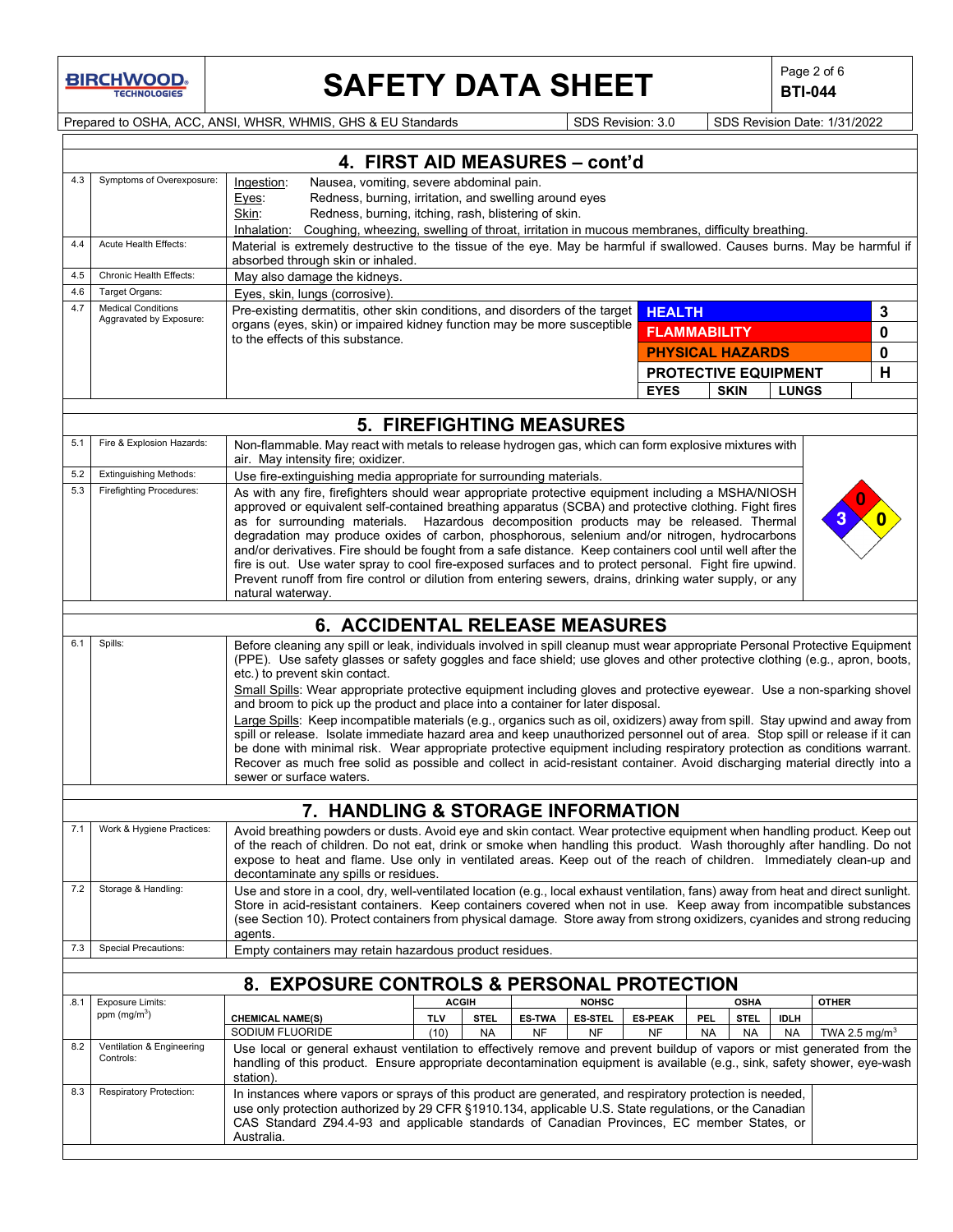**BIRCHWOOD** 

# **SAFETY DATA SHEET**  $\left|\begin{array}{c} \mathsf{Page 3 of 6} \\ \mathsf{BTL044} \end{array}\right|$

**BTI-044**

Prepared to OSHA, ACC, ANSI, WHSR, WHMIS, GHS & EU Standards Superinted SDS Revision: 3.0 SDS Revision Date: 1/31/2022

|     | 8. EXPOSURE CONTROLS & PERSONAL PROTECTION - cont'd |                                                                                                                                     |  |  |
|-----|-----------------------------------------------------|-------------------------------------------------------------------------------------------------------------------------------------|--|--|
| 8.4 | Eye Protection:                                     | Safety glasses with side shields must be used when handling or using this product. A protective face<br>shield is also recommended. |  |  |
| 8.5 | Hand Protection:                                    | Wear protective, chemical-resistant gloves (e.g., neoprene) when using or handling this product.                                    |  |  |
| 8.6 | <b>Body Protection:</b>                             | A chemical resistant apron and/or protective clothing are recommended when handling or using this<br>product.                       |  |  |

### **9. PHYSICAL & CHEMICAL PROPERTIES**

| 9.1  | Appearance:                              | White powder                                                                                                                                                      |  |  |  |
|------|------------------------------------------|-------------------------------------------------------------------------------------------------------------------------------------------------------------------|--|--|--|
| 9.2  | Odor:                                    | Mild odor                                                                                                                                                         |  |  |  |
| 9.3  | Odor Threshold:                          | <b>NA</b>                                                                                                                                                         |  |  |  |
| 9.4  | pH:                                      | <b>NA</b>                                                                                                                                                         |  |  |  |
| 9.5  | Melting Point/Freezing<br>Point:         | NA                                                                                                                                                                |  |  |  |
| 9.6  | Initial Boiling Point/Boiling<br>Range:  | <b>NA</b>                                                                                                                                                         |  |  |  |
| 9.7  | Flashpoint:                              | <b>NA</b>                                                                                                                                                         |  |  |  |
| 9.8  | Upper/Lower Flammability<br>Limits:      | <b>NA</b>                                                                                                                                                         |  |  |  |
| 9.9  | Vapor Pressure:                          | NA                                                                                                                                                                |  |  |  |
| 9.10 | Vapor Density:                           | <b>NA</b>                                                                                                                                                         |  |  |  |
| 9.11 | Relative Density:                        | <b>NA</b>                                                                                                                                                         |  |  |  |
| 9.12 | Solubility:                              | Complete (water)                                                                                                                                                  |  |  |  |
| 9.13 | Partition Coefficient (log<br>$P_{ow}$ : | <b>NA</b>                                                                                                                                                         |  |  |  |
| 9.14 | Autoignition Temperature:                | <b>NA</b>                                                                                                                                                         |  |  |  |
| 9.15 | Decomposition<br>Temperature:            | <b>NA</b>                                                                                                                                                         |  |  |  |
| 9.16 | Viscosity:                               | <b>NA</b>                                                                                                                                                         |  |  |  |
| 9.17 | Other Information:                       | NA                                                                                                                                                                |  |  |  |
|      |                                          |                                                                                                                                                                   |  |  |  |
|      |                                          | <b>10. STABILITY &amp; REACTIVITY</b>                                                                                                                             |  |  |  |
| 10.1 | Stability:                               | Stable.                                                                                                                                                           |  |  |  |
| 10.2 | Hazardous Decomposition<br>Products:     | Thermal decomposition may produce sulfur oxides.                                                                                                                  |  |  |  |
| 10.3 | Hazardous Polymerization:                | Will not occur.                                                                                                                                                   |  |  |  |
| 10.4 | Conditions to Avoid:                     | High temperatures and incompatible substances.                                                                                                                    |  |  |  |
| 10.5 | Incompatible Substances:                 | Strong oxidizers, cyanides and strong reducing agents.                                                                                                            |  |  |  |
|      |                                          |                                                                                                                                                                   |  |  |  |
|      |                                          | <b>11. TOXICOLOGICAL INFORMATION</b>                                                                                                                              |  |  |  |
| 11.1 | Routes of Entry:                         | Inhalation:<br><b>YES</b><br>Absorption:<br>Ingestion:<br><b>YES</b><br><b>YES</b>                                                                                |  |  |  |
| 11.2 | <b>Toxicity Data:</b>                    | This product has NOT been tested on animals to obtain toxicology data. Toxicology data, found in scientific literature, is                                        |  |  |  |
|      |                                          | available for some of the components of the product and is presented below:                                                                                       |  |  |  |
|      |                                          | Sodium bisulfate: LD <sub>50</sub> (oral, rat) 2490 mg/kg. Sulfamic acid: LD <sub>50</sub> (oral, rat) 3160mg/kg Sodium fluoride: LD <sub>50</sub> (oral, rat) 31 |  |  |  |
| 11.3 | Acute Toxicity:                          | mg/kg: TD <sub>Lo</sub> (oral, human) 0.214 mg/kg: TD <sub>Lo</sub> (oral, human, female) 7 mg/kg.<br>See Section 4.4                                             |  |  |  |
| 11.4 | Chronic Toxicity:                        | See Section 4.5                                                                                                                                                   |  |  |  |
| 11.5 | Suspected Carcinogen:                    | This product contains Sodium Fluoride, which is not carcinogenic to humans, but is listed as a Group 3 carcinogen by IARC.                                        |  |  |  |
| 11.6 | Reproductive Toxicity:                   | This product is not reported to cause reproductive toxicity in humans.                                                                                            |  |  |  |
|      | Mutagenicity:                            | This product is not reported to produce mutagenic effects in humans.                                                                                              |  |  |  |
|      | Embryotoxicity:                          | This product is not reported to produce embryotoxic effects in humans.                                                                                            |  |  |  |
|      | Teratogenicity:                          | This product is not reported to cause teratogenic effects in humans.                                                                                              |  |  |  |
|      | Reproductive Toxicity:                   | This product is not reported to cause reproductive effects in humans.                                                                                             |  |  |  |
| 11.7 | Irritancy of Product:                    | See Section 4.2                                                                                                                                                   |  |  |  |
| 11.8 | <b>Biological Exposure</b><br>Indices:   | NE.                                                                                                                                                               |  |  |  |
| 11.9 | Physician<br>Recommendations:            | Treat symptomatically.                                                                                                                                            |  |  |  |
|      |                                          | <b>12. ECOLOGICAL INFORMATION</b>                                                                                                                                 |  |  |  |
| 12.1 | Environmental Stability:                 |                                                                                                                                                                   |  |  |  |
| 12.2 | Effects on Plants &                      | No specific data available.                                                                                                                                       |  |  |  |
|      | Animals:                                 | No specific data available.                                                                                                                                       |  |  |  |
| 12.3 | Effects on Aquatic Life:                 | There are no specific data available for this product; however, very large releases of this product may be harmful or fatal<br>to overexposed aquatic life.       |  |  |  |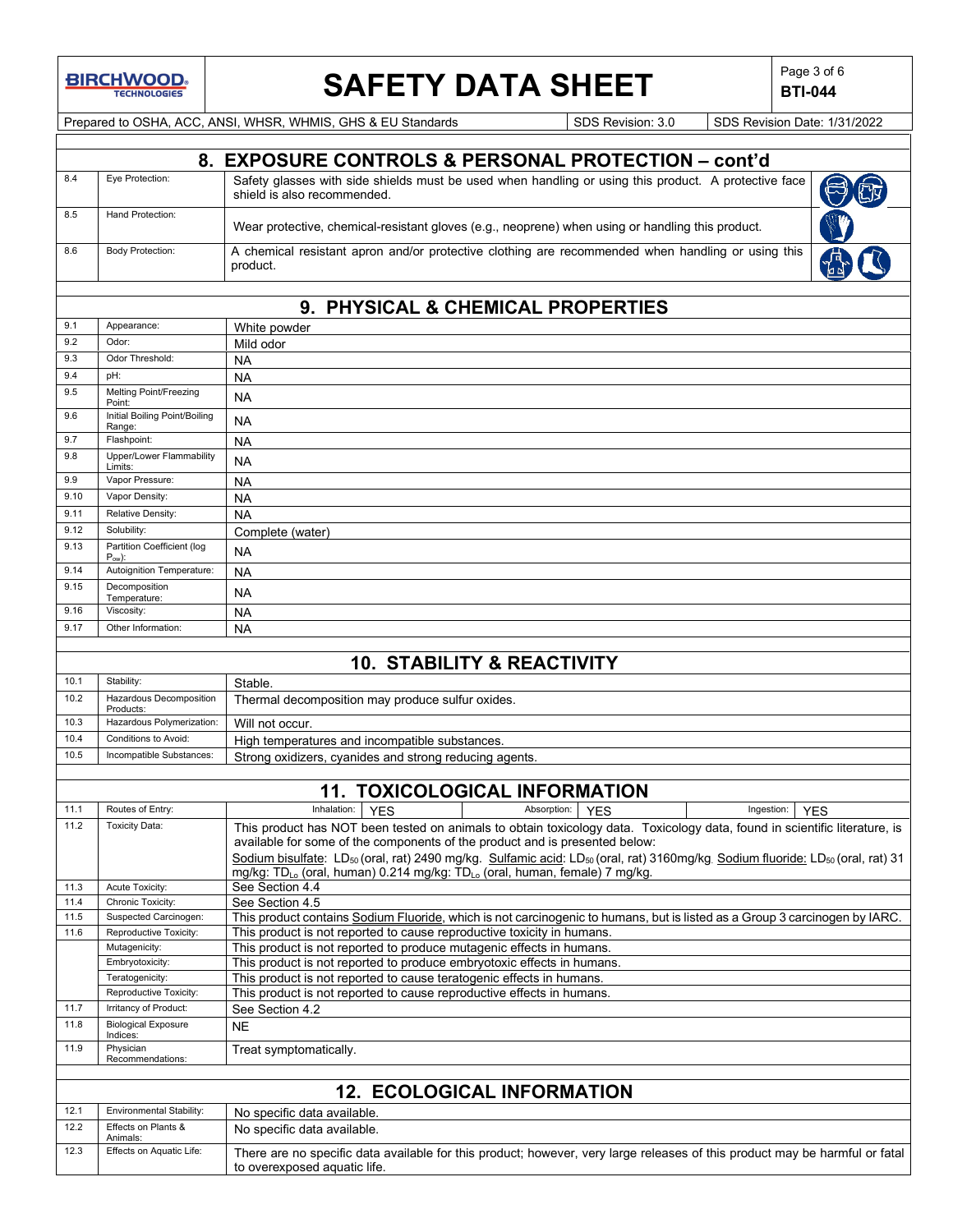

# **SAFETY DATA SHEET**  $\left|\begin{array}{c} \text{Page 4 of 6} \\ \text{BTI-044} \end{array}\right|$

**BTI-044**

Prepared to OSHA, ACC, ANSI, WHSR, WHMIS, GHS & EU Standards Superinted Superinted SDS Revision: 3.0 SDS Revision Date: 1/31/2022

|      | <b>13. DISPOSAL CONSIDERATIONS</b> |                                                                                                                                                                                                                                                          |  |  |
|------|------------------------------------|----------------------------------------------------------------------------------------------------------------------------------------------------------------------------------------------------------------------------------------------------------|--|--|
| 13.1 | Waste Disposal:                    | Review current local, state and federal laws, codes, statutes and regulations to determine current status and appropriate<br>disposal method for the ingredients listed in Section 2. Any disposal practice must be in compliance with local, state, and |  |  |
|      |                                    | federal laws and regulations. Contact the appropriate agency for specific information. Treatment, transport, storage and                                                                                                                                 |  |  |
|      |                                    | disposal of hazardous waste must be provided by a licensed facility or waste hauler.                                                                                                                                                                     |  |  |
| 13.2 | Special Considerations:            | U.S. EPA Hazardous Waste: D002 (Characteristics – Corrosivity)                                                                                                                                                                                           |  |  |

### **14. TRANSPORTATION INFORMATION**

|      |                                        | 14. IKANSPUKTATIUN INFUKWATIUN                                                                                                                        |
|------|----------------------------------------|-------------------------------------------------------------------------------------------------------------------------------------------------------|
|      |                                        | The basic description (ID Number, proper shipping name, hazard class & division, packing group) is shown for each mode of transportation. Additional  |
|      |                                        | descriptive information may be required by 49 CFR, IATA/ICAO, IMDG and the CTDGR.                                                                     |
| 14.1 | 49 CFR (GND):                          | UN3260, CORROSIVE SOLIDS, ACIDIC, INORGANIC, N.O.S. (SODIUM BISULFATE), 8, III,                                                                       |
|      |                                        | LTD QTY (IP VOL $\leq 5.0$ kg)                                                                                                                        |
| 14.2 | IATA (AIR):                            | UN3260, CORROSIVE SOLIDS, ACIDIC, INORGANIC, N.O.S. (SODIUM BISULFATE), 8, III,                                                                       |
|      |                                        | LTD QTY (IP VOL $\leq 0.5$ kg)                                                                                                                        |
| 14.3 | IMDG (OCN):                            | UN3260, CORROSIVE SOLIDS, ACIDIC, INORGANIC, N.O.S. (SODIUM BISULFATE), 8, III,                                                                       |
|      |                                        | LTD QTY (IP VOL $\leq$ 5.0 kg)                                                                                                                        |
| 14.4 | TDGR (Canadian GND):                   | UN3260, CORROSIVE SOLIDS, ACIDIC, INORGANIC, N.O.S. (SODIUM BISULFATE), 8, III,                                                                       |
|      |                                        | LTD QTY (IP VOL $\leq$ 5.0 kg)                                                                                                                        |
| 14.5 | ADR/RID (EU):                          | UN3260, CORROSIVE SOLIDS, ACIDIC, INORGANIC, N.O.S. (SODIUM BISULFATE), 8, III,                                                                       |
|      |                                        | LTD QTY (IP VOL $\leq$ 5.0 kg)                                                                                                                        |
| 14.6 | SCT (MEXICO):                          | UN3260, SOLIDOS, CORROSIVOS, ACIDO, INORGANICO, N.E.P. (BISULFATO DE SODIO), 8,<br>III, CANTIDAD LIMITADA (IP VOL $\leq 5.0$ kg)                      |
| 14.7 | ADGR (AUS):                            | UN3260, CORROSIVE SOLIDS, ACIDIC, INORGANIC, N.O.S. (SODIUM BISULFATE), 8, III,                                                                       |
|      |                                        | LTD QTY (IP VOL $\leq 5.0$ kg)                                                                                                                        |
|      |                                        |                                                                                                                                                       |
|      |                                        | <b>15. REGULATORY INFORMATION</b>                                                                                                                     |
| 15.1 | <b>SARA Reporting</b><br>Requirements: | This product does not contain any substances subject to SARA Title III reporting requirements.                                                        |
| 15.2 | <b>SARA TPQ:</b>                       | There are no specific Threshold Planning Quantities for the components of this product.                                                               |
| 15.3 | <b>TSCA Inventory Status:</b>          | The components of this product are listed on the TSCA Inventory.                                                                                      |
| 15.4 | <b>CERCLA Reportable Quantity:</b>     | <b>NA</b>                                                                                                                                             |
| 15.5 | Other Federal Requirements:            | <b>NA</b>                                                                                                                                             |
| 15.6 | Other Canadian Regulations:            | This product has been classified according to the hazard criteria of the HPR and the SDS contains                                                     |
|      |                                        | all of the information required by the HPR. The components of this product are listed on the                                                          |
|      |                                        | DSL/NDSL. None of the components of this product are listed on the Priorities Substances List.                                                        |
|      |                                        | WHMIS Class E (corrosive material). WHMIS Class D2B (materials causing other toxic effects).                                                          |
| 15.7 | State Regulatory Information:          | Sodium Sulfate is found on the following state criteria lists: Massachusetts Hazardous Substances List (MA),<br>Pennsylvania Right-to-Know List (PA). |
|      |                                        | Sulfamic Acid is fond on the following state criteria lists: PA and NJ.                                                                               |
|      |                                        | Sodium Fluoride is found on the following state criteria list: MA, PA and NJ.                                                                         |
|      |                                        | No other ingredients in this product, present in a concentration of 1.0% or greater, are listed on any of the following state                         |
|      |                                        | criteria lists: California Proposition 65 (CA65), Delaware Air Quality Management List (DE), Florida Toxic Substances                                 |

15.8 Other Requirements: This product is found on the following inventory lists: Australia - AICS, China – IECSC, Europe – ELINCS/EINEC,

Japan – ENCS; Korea – KECI; New Zealand – NZIoC; {Philippines – PICCS; USA – TSCA

more information go to [www.P65Warnings.ca.gov.](http://www.p65warnings.ca.gov/)

List (FL), Massachusetts Hazardous Substances List (MA), Michigan Critical Substances List (MI), Minnesota Hazardous Substances List (MN), New Jersey Right-to-Know List (NJ), New York Hazardous Substances List (NY), Pennsylvania Right-to-Know List (PA), Washington Permissible Exposures List (WA), Wisconsin Hazardous Substances List (WI). This product does not contain any chemicals known to the State of California to cause cancer or other reproductive harm. For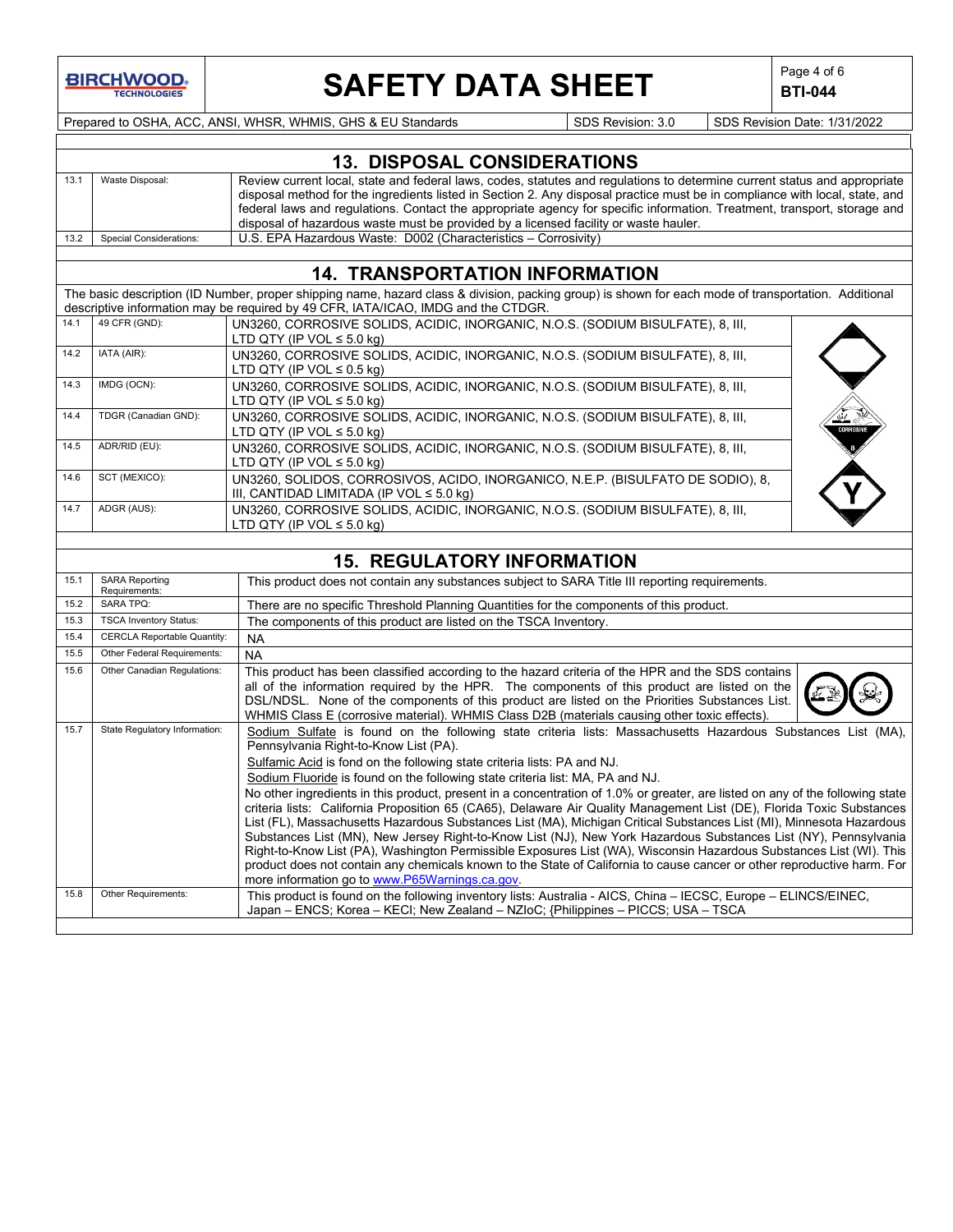**BIRCHWOOD** 

# **SAFETY DATA SHEET**  $\left|\begin{array}{c} \text{Page 5 of 6} \\ \text{BIT-044} \end{array}\right|$

**BTI-044**

Prepared to OSHA, ACC, ANSI, WHSR, WHMIS, GHS & EU Standards Superinted SDS Revision: 3.0 SDS Revision Date: 1/31/2022

|      | <b>16. OTHER INFORMATION</b> |                                                                                                                                                                                                                                                                                                                                                                                                                                                                                                                                                                                                                                                                                                                                                                                       |                                                                                                                                                                                                                                                                                                                                                                                                                                                                                                                                                                                                                                                                                                                                              |  |  |  |
|------|------------------------------|---------------------------------------------------------------------------------------------------------------------------------------------------------------------------------------------------------------------------------------------------------------------------------------------------------------------------------------------------------------------------------------------------------------------------------------------------------------------------------------------------------------------------------------------------------------------------------------------------------------------------------------------------------------------------------------------------------------------------------------------------------------------------------------|----------------------------------------------------------------------------------------------------------------------------------------------------------------------------------------------------------------------------------------------------------------------------------------------------------------------------------------------------------------------------------------------------------------------------------------------------------------------------------------------------------------------------------------------------------------------------------------------------------------------------------------------------------------------------------------------------------------------------------------------|--|--|--|
| 16.1 | Other Information:           | DANGER! CAUSES SERIOUS EYE DAMAGE. CAUSES SKIN IRRITATION. CAUSES SERIOUS EYE IRRITATION.<br><b>TOXIC IF SWALLOWED. HARMFUL TO AQUATIC LIFE WITH LONG LASTING EFFECTS.</b> Wash hands and exposed<br>skin areas thoroughly with soap and warm water after handling. Do not eat drink or smoke when using this product. Avoid<br>release to the environment. Wear protective gloves/eye protection. IF IN EYES: Rinse cautiously with water for several<br>minutes. Remove contact lenses, if present and easy to do. Continue rinsing. Immediately call a POISON CENTER. IF<br>ON SKIN: Wash with plenty of soap and water. For specific first aid treatment (see section 4 of this Safety Data Sheet).<br>Rinse mouth. Store Locked up. KEEP LOCKED UP AND OUT OF REACH OF CHILDREN. |                                                                                                                                                                                                                                                                                                                                                                                                                                                                                                                                                                                                                                                                                                                                              |  |  |  |
| 16.2 | Terms & Definitions:         | See last page of this Safety Data Sheet.                                                                                                                                                                                                                                                                                                                                                                                                                                                                                                                                                                                                                                                                                                                                              |                                                                                                                                                                                                                                                                                                                                                                                                                                                                                                                                                                                                                                                                                                                                              |  |  |  |
| 16.3 | Disclaimer:                  | edition.                                                                                                                                                                                                                                                                                                                                                                                                                                                                                                                                                                                                                                                                                                                                                                              | This Safety Data Sheet is offered pursuant to OSHA's Hazard Communication Standard, 29 CFR §1910.1200. Other<br>government regulations must be reviewed for applicability to this product. To the best of ShipMate's & Birchwood<br>Technologies' knowledge, the information contained herein is reliable and accurate as of this date; however, accuracy,<br>suitability or completeness is not guaranteed and no warranties of any type, either expressed or implied, are provided.<br>The information contained herein relates only to the specific product(s). If this product(s) is combined with other materials,<br>all component properties must be considered. Data may be changed from time to time. Be sure to consult the latest |  |  |  |
| 16.4 | Prepared for:                | <b>Birchwood Technologies</b><br>7900 Fuller Road<br>Eden Prairie. MN 55344 USA<br>Tel: +1 (952) 937-7900<br>Fax: +1 (952) 937-7979<br>http://www.birchwoodtechnologies.com                                                                                                                                                                                                                                                                                                                                                                                                                                                                                                                                                                                                           | <b>BIRCHWOOD</b><br><b>TECHNOLOGIES</b>                                                                                                                                                                                                                                                                                                                                                                                                                                                                                                                                                                                                                                                                                                      |  |  |  |
| 16.5 | Prepared by:                 | ShipMate, Inc.<br>P.O. Box 787<br>Sisters, Oregon 97759-0787 USA<br>Tel: +1 (310) 370-3600<br>Fax: +1 (310) 370-5700<br>http://www.shipmate.com                                                                                                                                                                                                                                                                                                                                                                                                                                                                                                                                                                                                                                       | Training & Consulting                                                                                                                                                                                                                                                                                                                                                                                                                                                                                                                                                                                                                                                                                                                        |  |  |  |